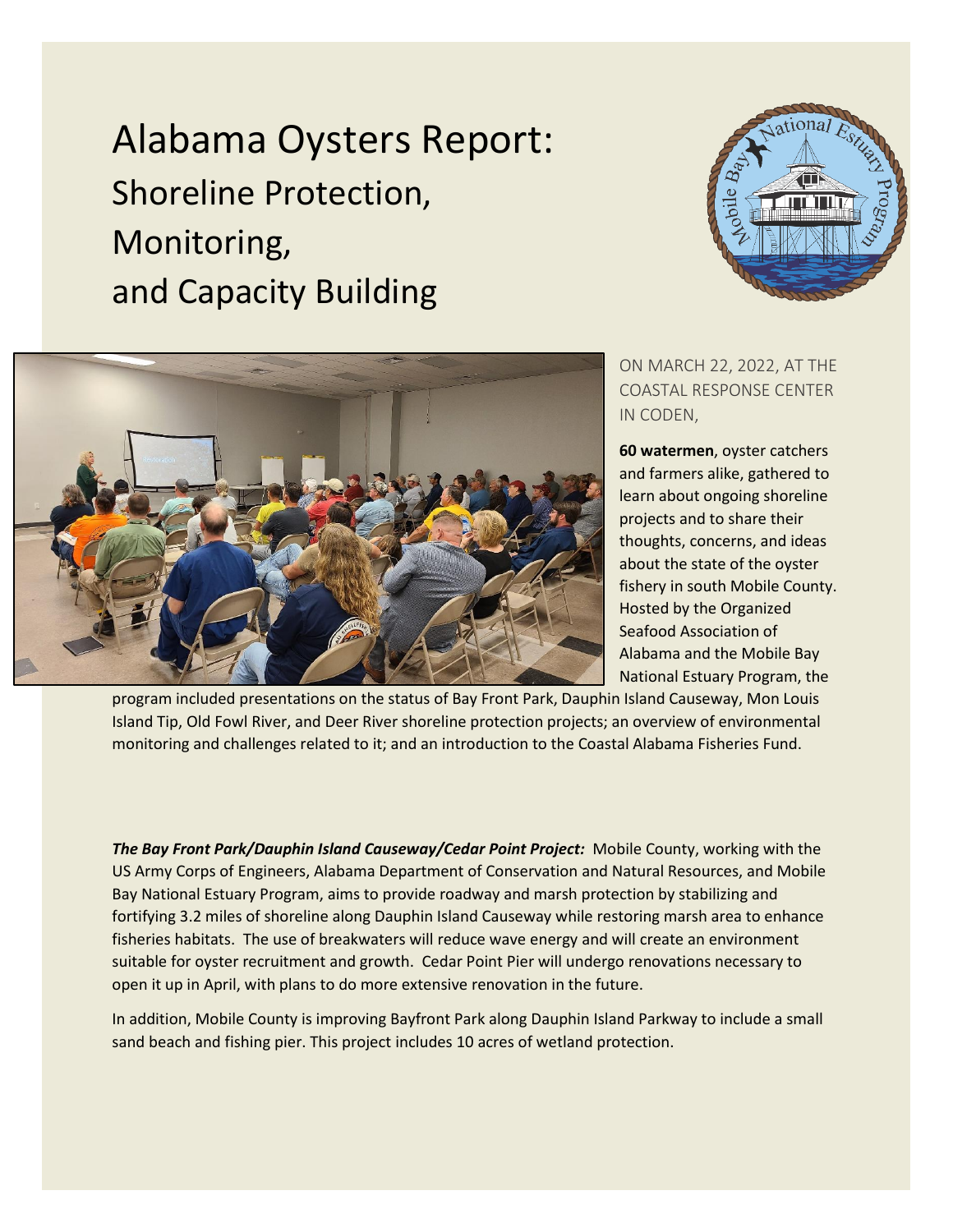

*The Dauphin Island Causeway Restoration design will increase resilience and ensure longterm sustainability of coastal habitats in the face of winds, tides, ship wakes, and storm surge. It will also enhance resilience of fisheries resources by restoring marsh habitat lost over previous decades. Breakwaters may also provide suitable substrate for oyster production.*

## Input from attendees included:

- Concern about any future impacts to the reefs around Cedar Point
- Concern about containment of sand on beach
- Creation of an Oyster Harbor at Cedar Point, Heron Bay, or Old Gates Landing to provide a central location for smaller boats to offload
- Need for boat ramp near Cedar Point
- Request to know more about how the sand will be contained
- Requests for lighting on all structures in the water
- Requests to consider how to get the watermen involved in the project
- Requests to fully understand how the sand moves in the area with concerns about sand movement into the oyster reef
- Requests to learn more about these plans
- Suggestion to hire watermen to maintain and monitor boom used during construction
- Suggestion to include language in construction contracts for hiring local watermen
- Suggestion to restore natural reefs in Portersville Bay- (Need to put something there to catch the spat)
- Supportive of anything to promote the re-establishment of oyster bottoms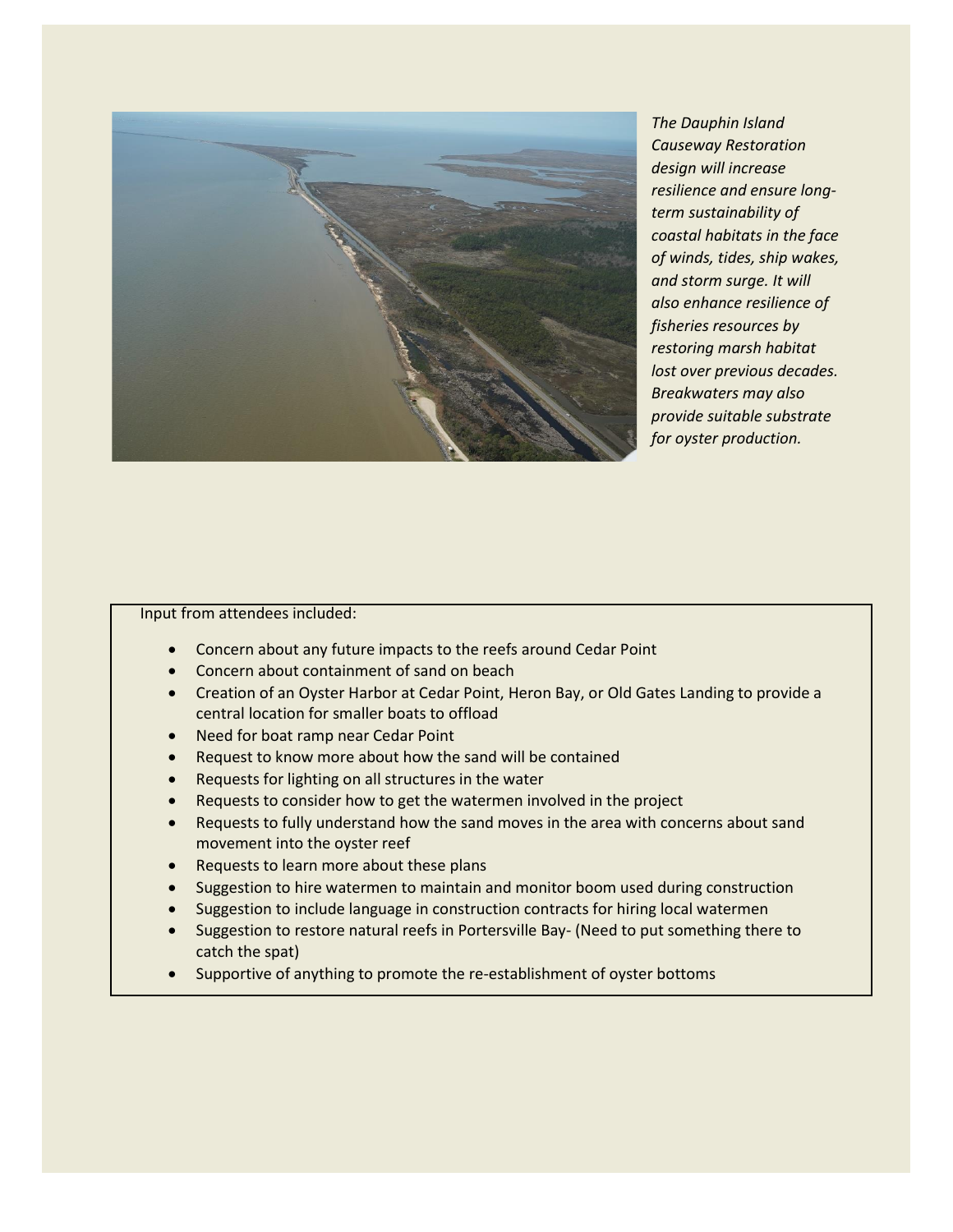

*Mon Louis Island Tip/Salt Aire Project:* The Mobile Bay National Estuary Program, working with the Alabama Department of Conservation and Natural Resources, completed the protection and restoration of the tip of Mon Louis Island, while dredging the mouth of the river to improve its depth for boater access.

**Salt Aire Project:** Mobile County is expanding habitat and protecting shoreline by restoring 30 acres of coastal marsh with 5,600 feet of low-profile breakwater structures and 150,000 cubic yards of dredge material.

Input from attendees included:

- Need for additional lighting
- Concern the project would wash away in a major storm
- Appreciation to Mobile County for protecting the property into the future
- Requests for additional markings and lighting on the reefs at Old Fowl River Cut
- Request for marking and lighting on the inside edge of structures to improve safety
- Appreciation for both projects "They're doing good—Doing their jobs"



**Deer River/Western Shore Project:** The Mobile Bay National Estuary Program, working with the Alabama Department of Conservation and Natural Resources, is creating an offshore landform to slow the wave energy from the bay, with a goal of creating 30 acres of salt marsh.

Input from attendees included:

- Request to maintain adequate distance to allow for fishing behind the landform
- Questions about the dredging of Deer River and where the material would be placed
- Approval of efforts to stem the shoreline erosion occurring along the shoreline at present
- Requests for adequate lighting
- Several in the audience suggested consideration of creating a summer reef to allow watermen to extend their season and to engage off-season watermen in the restoration projects somehow.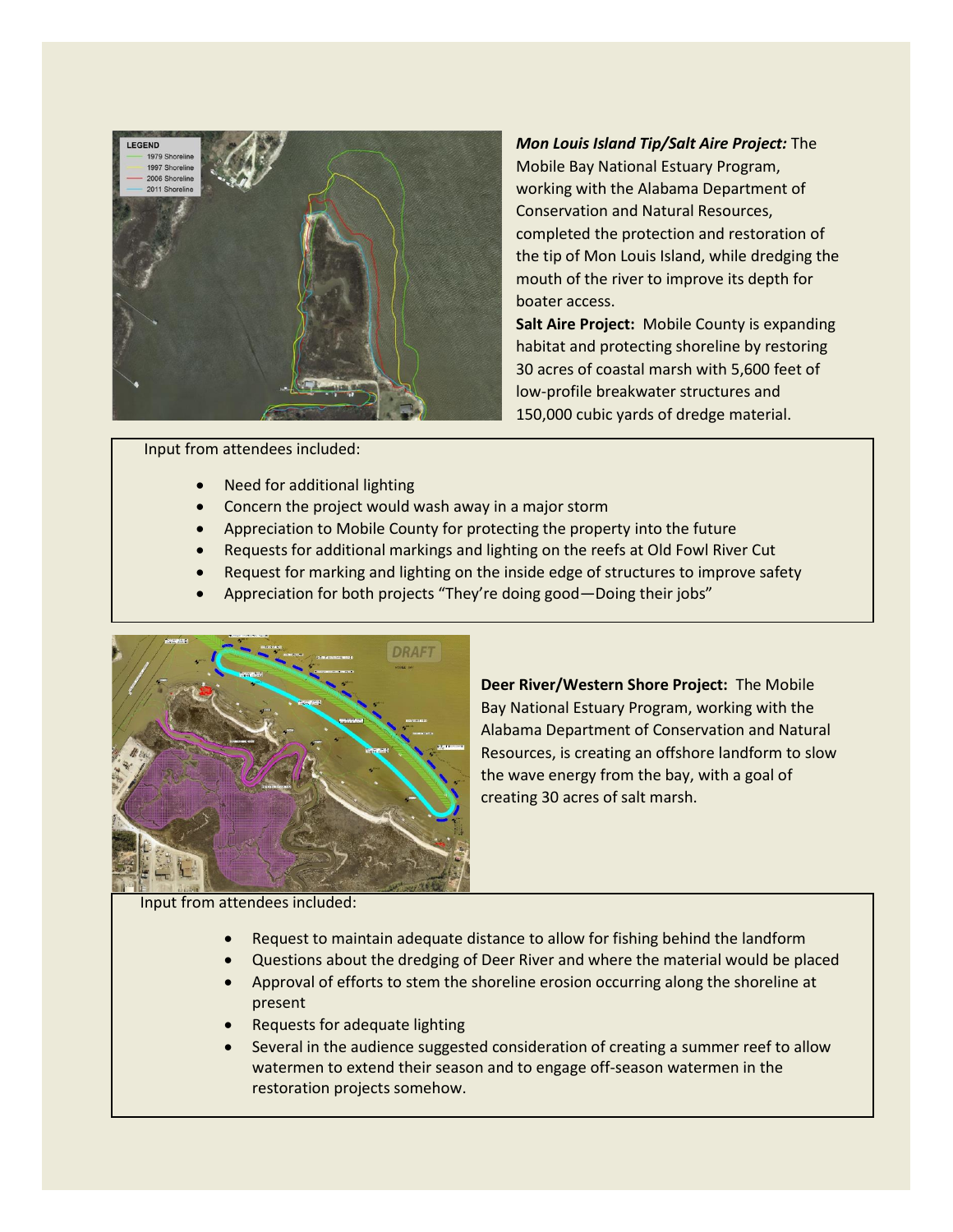**Overview of Monitoring:** Monitoring is done to comply with different regulations, understand changes in the environment, find problem areas that require attention, and make predictions about the future.

Much of the current monitoring in oyster growing and harvesting areas focuses on fecal coliforms bacteria associated with animal and human waste— and making sure levels in the water are safe for human health. The monitoring done by the Alabama Department of Public Health—as prescribed within the Model Ordinance of the National Shellfish Sanitation Program—affects where and when you can harvest or farm oysters.

Monitoring by ADPH is limited by personnel, laboratory capacity, and funding. At this time there is only one lab in the Mobile Bay Area that is certified to test for bacteria in oyster growing areas. Additional monitoring for sediment, turbidity, and salinity are limited and non-continuous. Possible solutions include community-based monitoring, better access to lease areas for researchers, and upward political pressure.

Input from attendees included:

- Need for a local certified lab that can analyze bacteria samples
- Modeling to help provide advanced notice of closures
- Oystermen could get involved in monitoring, possibly for pay



The icons in blue are ADPH shellfish monitoring locations which govern the boundaries of growing areas. Regular monitoring is conducted here during the season, with periodic sampling after closures. Green icons represent sampling by ADEM for other water quality parameters (e.g., salinity and turbidity) from years past.